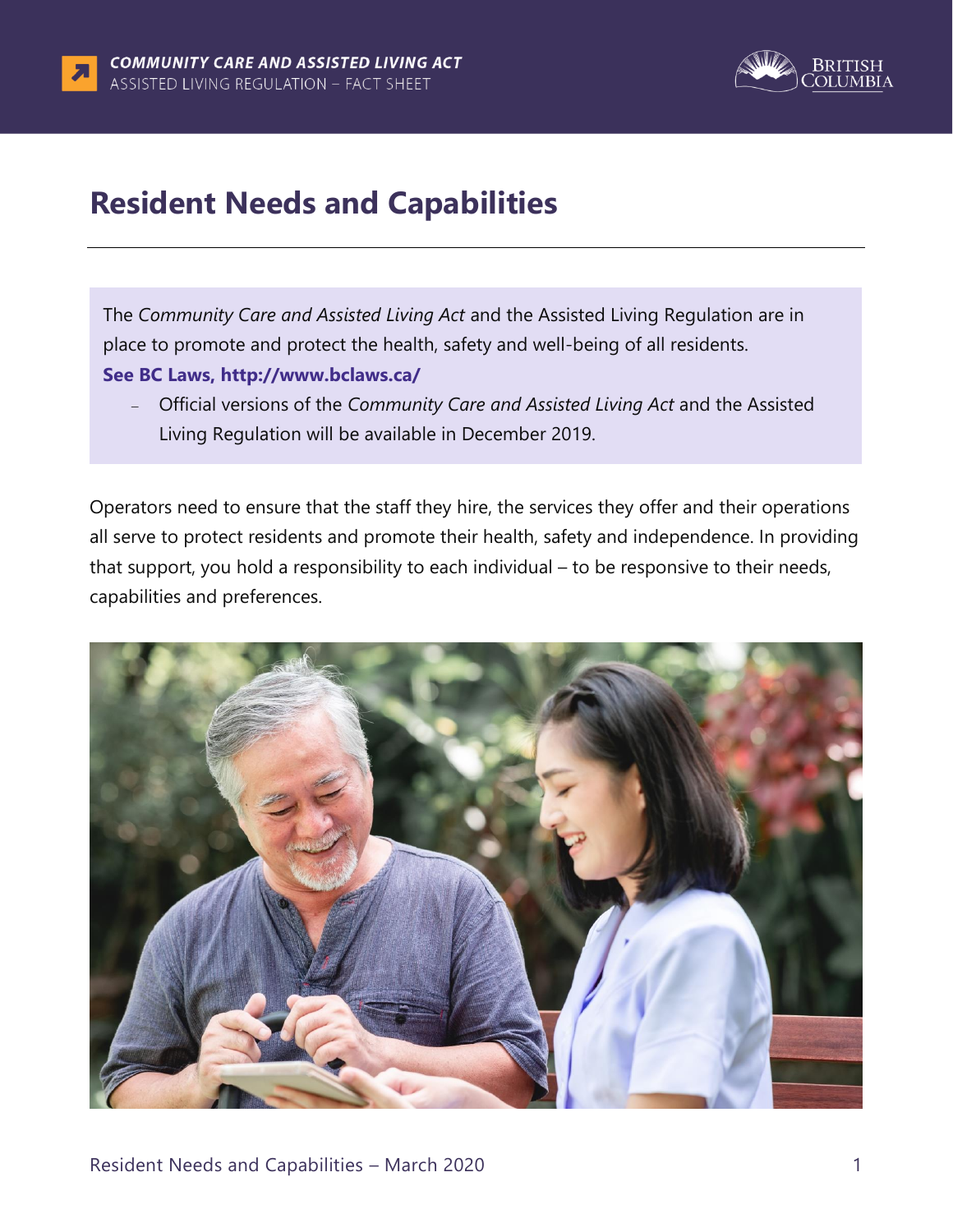## **How can I be expected to meet each individual's needs and capabilities?**

Being responsive to someone's needs and capabilities is about 'what' we do and 'how' we do it.

## **"What" services you provide**

As an operator, you need to provide at least one assisted living service. There is no limit on how many assisted living services you provide. Each resident's individual needs will vary.

### **For example**

Travis may need assistance with activities of daily living while Lisa needs therapeutic diet support and assistance with daily living.

### **"How" you provide services**

Working effectively with a variety of people with different backgrounds and unique needs means being respectful. This involves being welcoming, being curious about residents, listening to them about their needs and preferences, acknowledging them and communicating with them in ways they can understand. It is an ongoing process of educating ourselves and seeking to better understand the individuals we support.

### **For example**

- − Communicate in a variety of ways so everyone can understand.
	- For example, provide information in writing; sit down with the resident and explain important new information to them; and work with a resident's family/contact person to assist with communication if needed.
- Have conversations with residents to gain a better understanding of them, their beliefs, values and practices that may impact support services.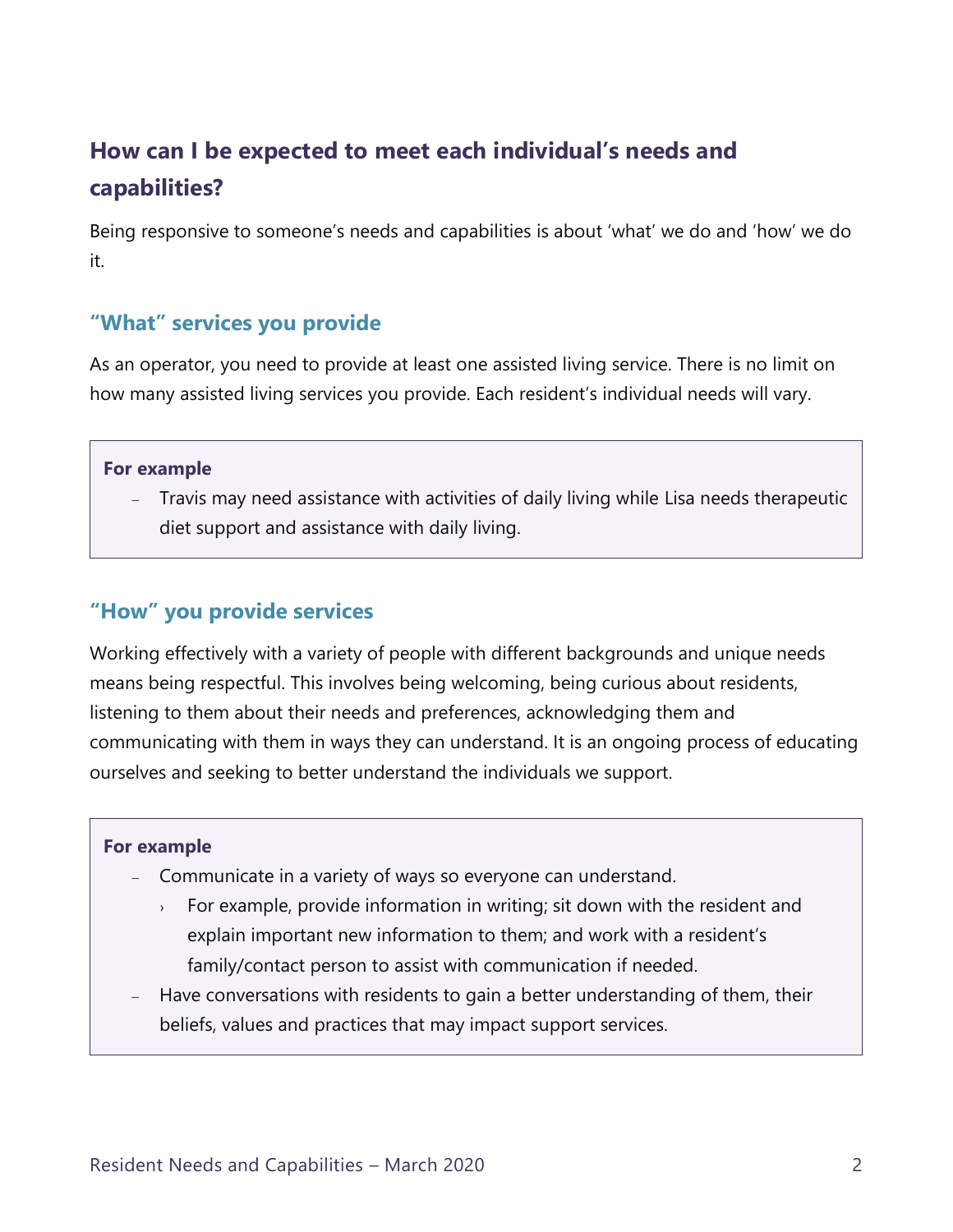### **For example**

- − Consider requests in the resident's personal service plan as much as possible.
	- For example, someone's religious background might mean incorporating some changes in meal planning for that person or in the scheduling of meal time.
	- › Providing assistance with dressing, grooming or giving medication might be influenced by a person's background and values and will often require only small adjustments in the way services are provided.
	- $\sim$  Someone's culture, age and experiences might have a big influence on choices that are made about social and recreational activities for a group.
- − Adapt work practices to allow for cultural or personal views and experiences that may have an impact on how we interact with that individual.
	- For example, a person with a disability may not want assistance with mobility unless they ask for help.
- Hentify and record relevant information in a person's personal service plan about their culture, beliefs and preferences that may assist others in providing support.
- − Create a welcoming environment for each resident and remain open to diversity and complexity. Encourage each person to share their unique story.
- − Create a safe space where residents can feel safe in sharing their perspectives and interacting with others.
- Demonstrate respect. View each resident you assist as a person who is doing the best they are able to do in their present circumstances.
- Keep a "watchful eye" over residents and monitor their health and safety needs on an ongoing basis. If you have concerns about a resident's decline in health or capabilities to the degree that you think their needs are not being met, then it is time to engage the resident and others in discussions about increasing services or transitioning out of assisted living.
- − Actively support transitions to more appropriate services once it is recognized that something different is needed.